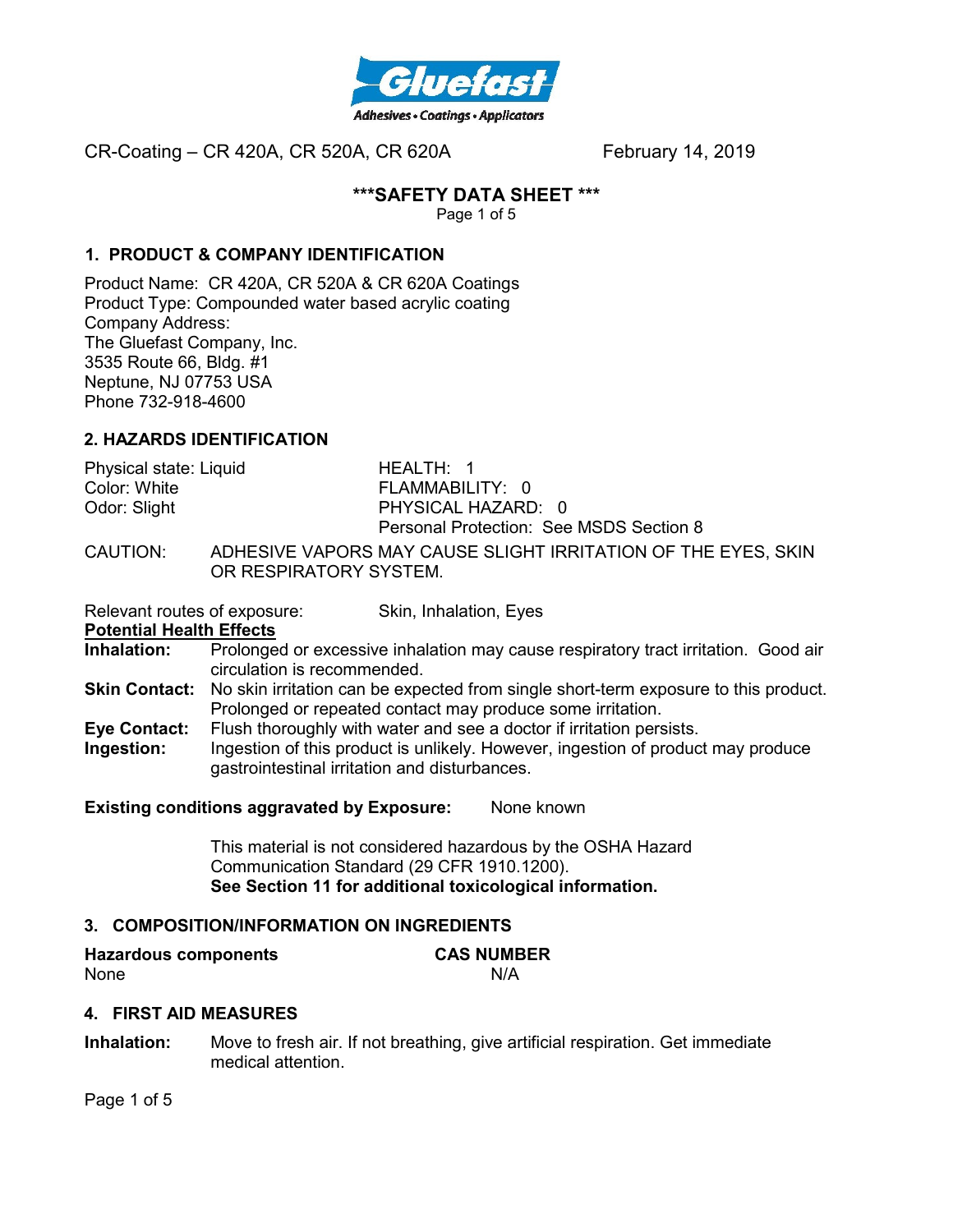

# **\*\*\*SAFETY DATA SHEET \*\*\***

Page 2 of 5

| <b>Skin contact:</b> | Immediately wash skin thoroughly with soap and water. Remove contaminated<br>clothing and footwear. Get immediate medical attention.                                |
|----------------------|---------------------------------------------------------------------------------------------------------------------------------------------------------------------|
| Eye contact:         | Rinse immediately with plenty of water, also under the eyelids, for at least 15<br>minutes. Get immediate medical attention.                                        |
| Ingestion:           | DO NOT induce vomiting unless directed to do so by medical personnel.<br>Never give anything by mouth to an unconscious person. Get immediate<br>medical attention. |
|                      |                                                                                                                                                                     |

#### **5. FIRE FIGHTING MEASURES**

| Flash point:                        | $>100$ C ( $>212.6$ F)                                                                                                                                                     |
|-------------------------------------|----------------------------------------------------------------------------------------------------------------------------------------------------------------------------|
| Auto ignition temperature:          | Not determined                                                                                                                                                             |
| Flammable/Explosive limits - lower: | Not determined                                                                                                                                                             |
| Flammable/Explosive limits - upper: | Not determined                                                                                                                                                             |
| <b>Extinguishing media:</b>         | Water spray (fog), foam, dry chemical or carbon dioxide.                                                                                                                   |
| Special firefighting procedures:    | Fire fighters should wear positive pressure self-contained<br>breathing apparatus (SCBA). Wear full protective clothing.                                                   |
| Unusual fire or explosion hazards:  | This product is an aqueous mixture which will not burn. If<br>evaporated to dryness, the solid residue may pose a slight<br>fire hazard.                                   |
| Hazardous combustion products:      | NONE HAZARDOUS - contains no known hazardous<br>ingredients as defined by the Federal Hazardous<br>Substances Act or by the Dept. of Transportation under<br>CFR Title 49. |

# **6. ACCIDENTAL RELEASE MEASURES**

Use personal protection recommended in Section 8, isolate the hazard area and deny entry to unnecessary and unprotected personnel.

| <b>Environmental precautions:</b> | Prevent further leakage or spillage if safe to do so. Do not allow<br>material to contaminate ground water system. Do not allow<br>product to enter sewer or waterways.                                                                                   |
|-----------------------------------|-----------------------------------------------------------------------------------------------------------------------------------------------------------------------------------------------------------------------------------------------------------|
| <b>Clean-up methods:</b>          | Keep unnecessary personnel away. Ensure adequate ventilation.<br>Wear appropriate protective equipment & clothing during clean-up.<br>Dispose of contaminated material as waste according to item 13.                                                     |
| 7. HANDLING AND STORAGE           |                                                                                                                                                                                                                                                           |
| Handling:                         | Avoid contact with eyes, skin and clothing. Wash thoroughly after<br>handling. Gloves recommended. Wear proper personal protecting<br>clothing and equipment.                                                                                             |
| Storage:                          | Store at room temperature. Rotate stock using oldest material<br>first. Shelf life for opened containers is three months, unopened<br>containers six months. For safe storage, store above $0^{\circ}$ C (32 $^{\circ}$ F).<br><b>KEEP FROM FREEZING.</b> |
| . <i>.</i>                        |                                                                                                                                                                                                                                                           |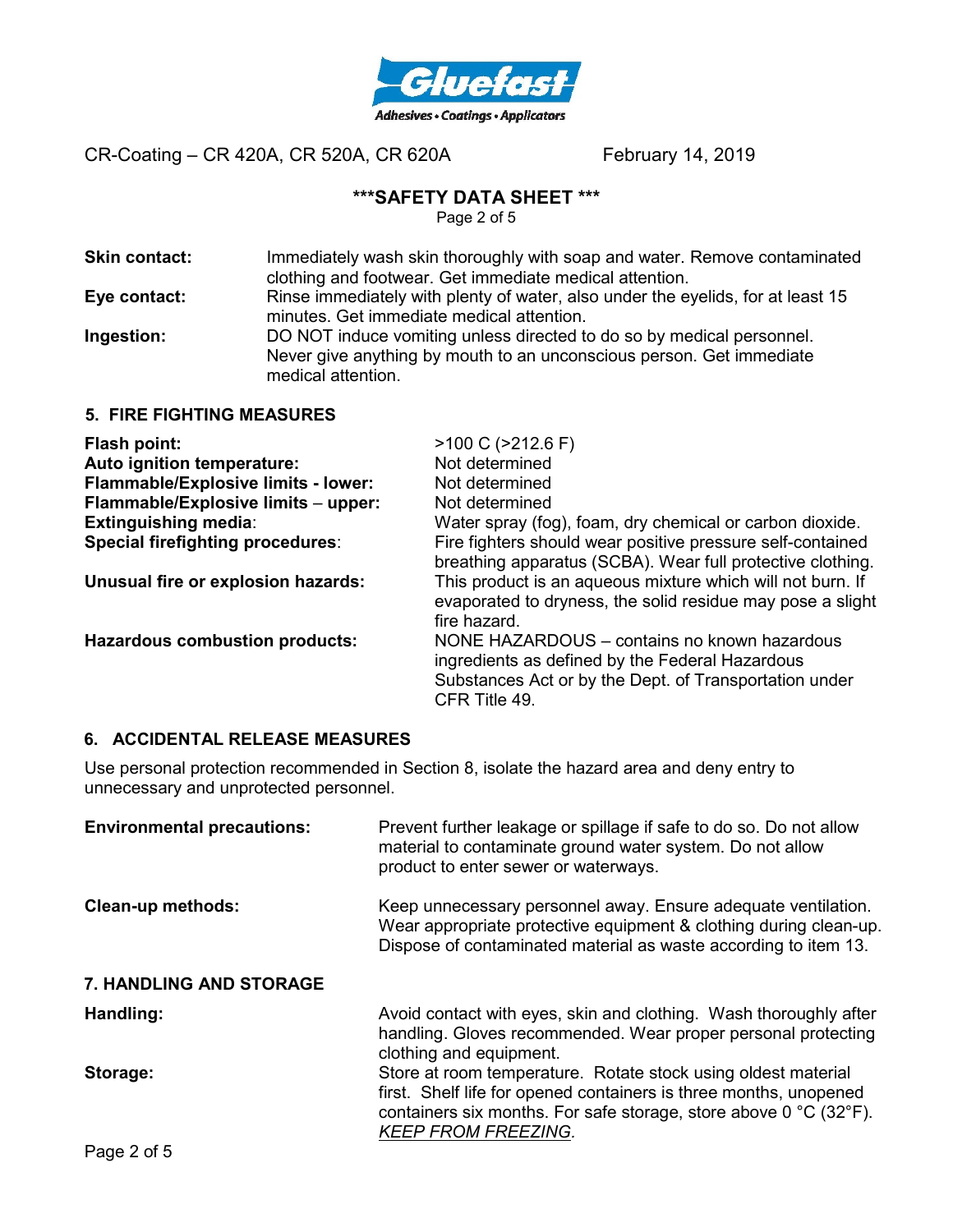

# **\*\*\*SAFETY DATA SHEET \*\*\***

Page 3 of 5

# **8. EXPOSURE CONTROLS/PERSONAL PROTECTION**

Employers should complete an assessment of all workplaces to determine the need for, and selection of, proper exposure controls and protective equipment for each task performed.

| <b>Hazardous components</b> | <b>ACGIH TLV</b> |      | OSHA PEL  AIHA WEEL  OTHER |      |
|-----------------------------|------------------|------|----------------------------|------|
| None                        | None             | None | None                       | None |

| <b>Engineering controls:</b>   | Work should be done in an adequately ventilated area (i.e., ventilation<br>sufficient to maintain concentrations below one half of the PEL and<br>other relevant standards). Local exhaust ventilation is recommended<br>when general ventilation is not sufficient to control airborne<br>contamination. |
|--------------------------------|-----------------------------------------------------------------------------------------------------------------------------------------------------------------------------------------------------------------------------------------------------------------------------------------------------------|
| <b>Respiratory protection:</b> | Use NIOSH approved respirator if there is potential to exceed exposure<br>limit(s). Observe OSHA regulations for respiratory use (29 CFR)<br>1910.134).                                                                                                                                                   |
| <b>Eyeface protection:</b>     | Safety goggles or safety glasses with side shields. Full face protection<br>should be used if the potential for splashing or spraying of product<br>exists.                                                                                                                                               |
| <b>Skin protection:</b>        | Use impermeable gloves and protective clothing as necessary to<br>prevent skin contact. Wear suitable protective clothing.                                                                                                                                                                                |

# **9. PHYSICAL AND CHEMICAL PROPERTIES**

| Liquid<br>White<br>Slight<br>Not available<br>$7.5 - 8.5$<br>17.5 mbar (20 °C (68°F))<br>$> 100 °C$ ( $> 212 °F$ )<br>$32^{\circ}F$<br>11<br>Heavier than air.<br>$> 100 °C$ ( $> 212 °F$ )<br>Not determined<br>Not determined<br>Not determined<br>Same as water.<br>100% Soluble<br>Not determined |
|-------------------------------------------------------------------------------------------------------------------------------------------------------------------------------------------------------------------------------------------------------------------------------------------------------|
| <b>Essentially Zero</b><br>48-52%                                                                                                                                                                                                                                                                     |
|                                                                                                                                                                                                                                                                                                       |

Page 3 of 5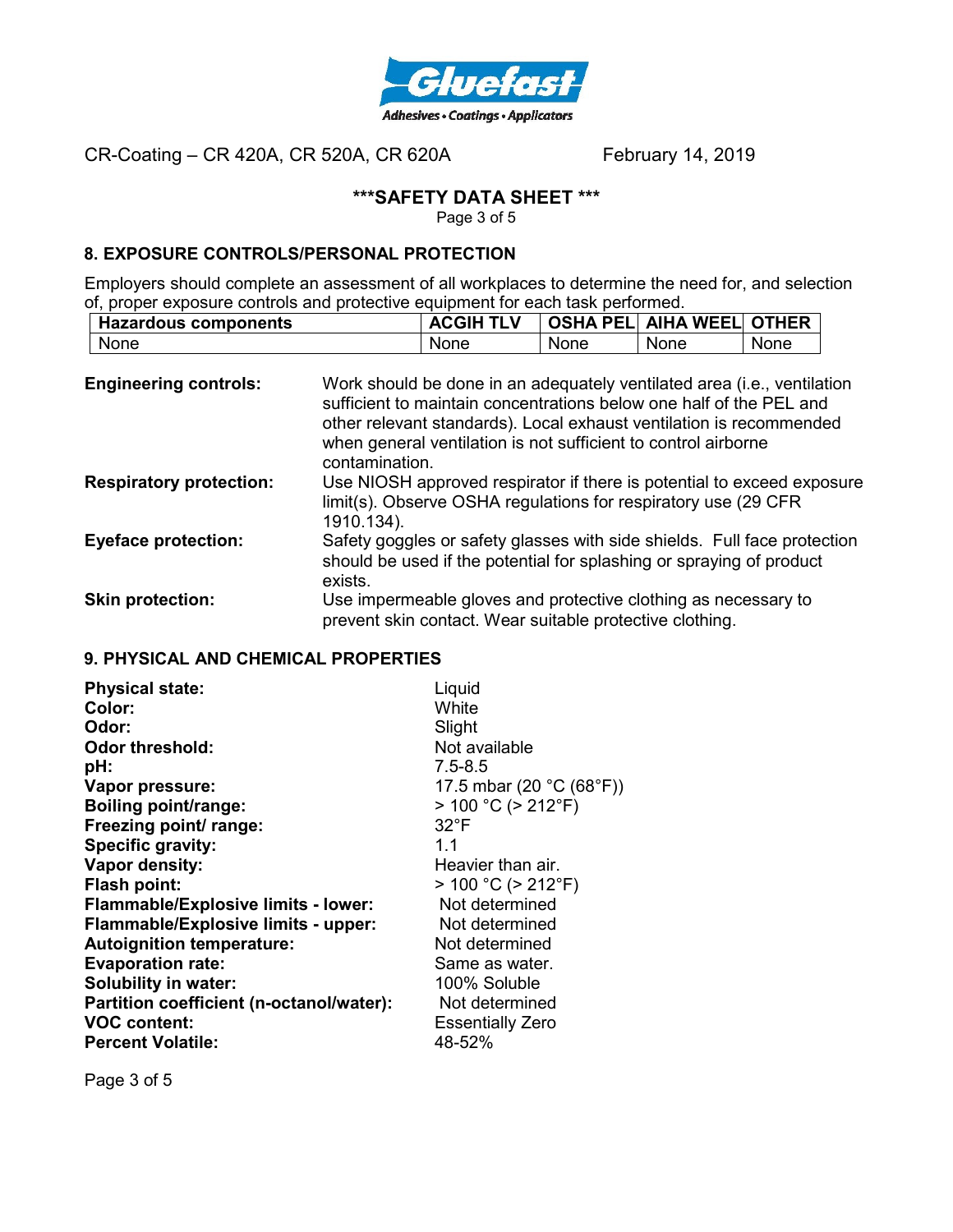

# **\*\*\*SAFETY DATA SHEET \*\*\***

Page 4 of 5

# **10. STABILITY AND REACTIVITY**

| Stability                        | Stable under normal conditions of storage & use.          |
|----------------------------------|-----------------------------------------------------------|
| Hazardous reactions:             | Will not occur.                                           |
| Hazardous decomposition products | Oxides of carbon                                          |
|                                  |                                                           |
| Incompatible materials:          | Contact with water reactive materials (such as oleum) car |
|                                  | cause exothermic reactions.                               |
| Conditions to avoid:             | Do not freeze.                                            |

# **11. TOXICOLOGICAL INFORMATION**

| <b>Hazardous components</b> |             | NTB Carcinogen   IARC Carcinogen | <b>OSHA Carcinogen</b><br>(Specifically Regulated) |
|-----------------------------|-------------|----------------------------------|----------------------------------------------------|
| None                        | <b>None</b> | <b>None</b>                      | None                                               |
|                             |             |                                  |                                                    |
| <b>Hazardous components</b> |             | <b>Health Effects/</b>           |                                                    |
|                             |             | <b>Target Organs</b>             |                                                    |
| <b>None</b>                 |             | <b>None</b>                      |                                                    |
|                             |             |                                  |                                                    |

## **12. ECOLOGICAL INFORMATION**

Ecological information: Not available

# **13. DISPOSAL CONSIDERATIONS**

#### **Information provided is for unused product only.**

| Recommended method of disposal: | Legal disposition of wastes is the responsibility of the<br>owner/generator of the waste. Applicable federal, state<br>and/or local regulations must be followed during<br>treatment, storage, or disposal of waste containing this<br>product. |
|---------------------------------|-------------------------------------------------------------------------------------------------------------------------------------------------------------------------------------------------------------------------------------------------|
| Hazardous waste number:         | Not a RCRA hazardous waste.                                                                                                                                                                                                                     |

## **14. TRANSPORT INFORMATION**

U.S. Department of Transportation Ground (49 CFR)

|                                                                                           | Proper shipping name: CR420AQT, CR520AQT, |
|-------------------------------------------------------------------------------------------|-------------------------------------------|
|                                                                                           | CR620AQT CR420AGL, CR 520AGL, CR620AGL,   |
|                                                                                           | CR420APL, CR520APL, CR620APL, CR420ADR,   |
|                                                                                           | CR656DR, CR620ADR                         |
| Hazard class or division:                                                                 | <b>None</b>                               |
| Identification number:                                                                    | <b>None</b>                               |
| Packing group:                                                                            | Carton-Plastic Pail-55 Gallon Drum        |
| Product is not regulated, non-hazardous and not restricted for transport by air or water. |                                           |
|                                                                                           |                                           |

Page 4 of 5